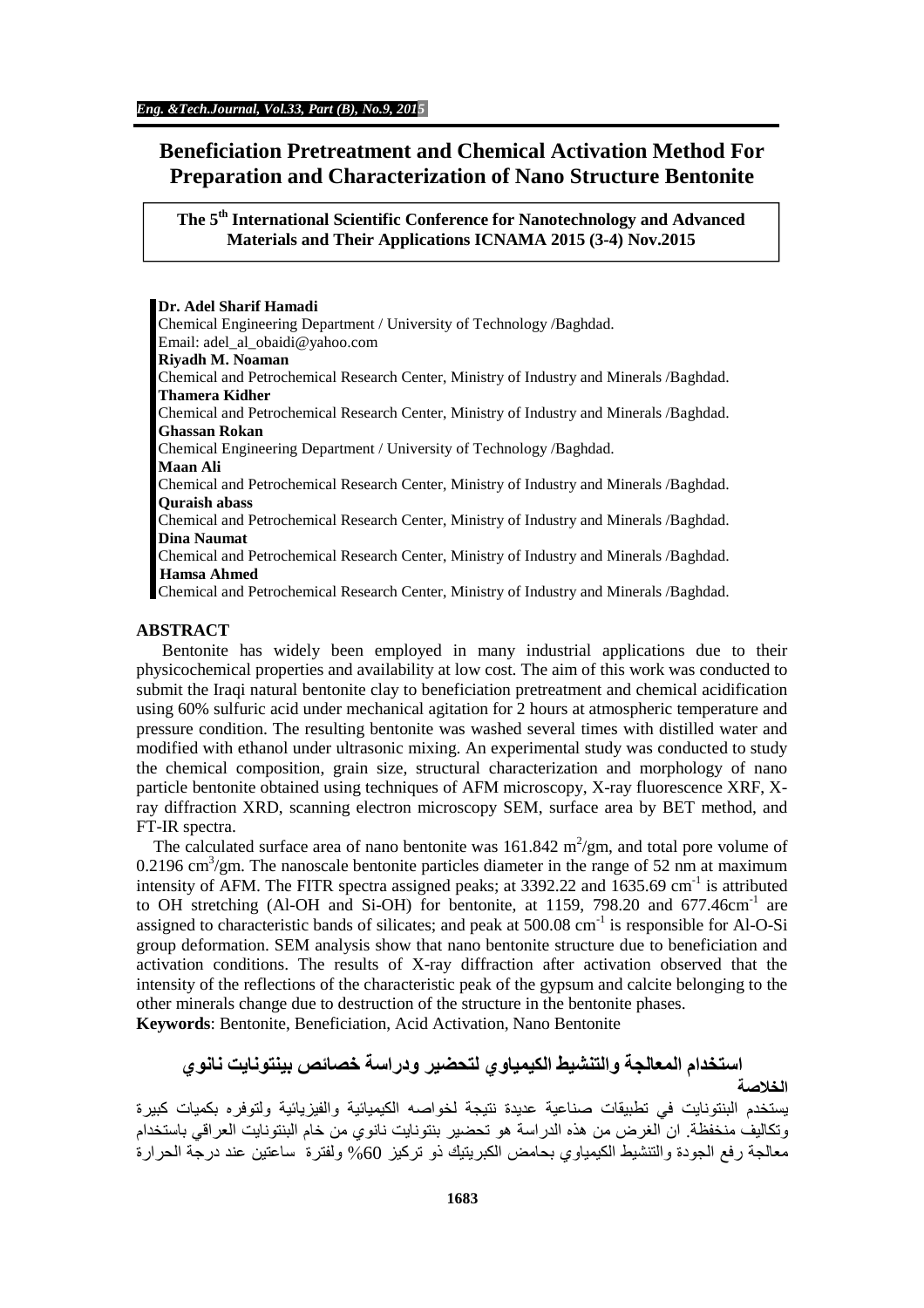الاعتیادیة والضغط الجوي. لقد تم غسل البنتونایت الناتج عدة مرات بالماء المقطر وتم معاملتھ مع الایثانول باستخدام الخلاط الفوق صوتي. اجریت دراسة مختبریة للتركیب الكیمیائي، حجم الدقائق ،خصائص التركیب الداخلي والمورفولجي للدقائق النانویة باستخدام تقنیات میكروسكوب القوى الذري، تفلور بالاشعة السینیة، حیود الاشعة السینیة، المجھر الماسح الالكتروني،المساحة السطحیة ، قیاس طیف الاشعة الحمراء.

لقد كانت المساحة السطحية  $\rm{m}^2/\rm{g}$   $\rm{m}^2/\rm{g}$  وحجم المسامات الكلي  $\rm{cm}^3/\rm{g}$   $\rm{cm}$  . القطر النانوي لدقائق البنتونایت عند اقصى شدة لل AFM ھو nm 52 . لقد اشر طیف FITR عند 392.22 و 1635.69 ل Cm $^{-1}$  (Al-OH and Si-OH) OH وعند  $\sim 1159,\ 798.20$  و $^{-1}$  cm $^{-1}$  اشرت لاصرة السیلكات  $\rm cm^{-1}$ وعند 500.08  $\,$  للمجموعة Al-O-Si . لقد بينت صور الماسح الالكتروني  $\,$  SEM الشكل النانوي  $\,$ للبنتونایت نتیجة عملیة رفع الجودة والتفاعلات الكیمیاویة. حیود الاشعة السینیة diffraction ray-X ایضا بینت التغیرات في اطوار البنتونایت بعد المعالجة.

### **INTRODUCTION**

ecently, the nano clay materials application developers a new capabilities across many fields of science, engineering and medicine. Nano scale materials have a relatively larger surface area per mass. This can make materials more chemically reactive, and and medicine. Nano scale materials are capabilities across many fields of science, engineering and medicine. Nano scale materials have a relatively larger surface area per mass. This can make materials more chemically reac mechanical, chemical, and thermal properties are expected to offer better solutions for changing the structure and properties of many materials and tend to designing active composite materials for many applications ie. asphalt emulsifiers, ceramics, construction and civil engineering, household cleaners, industrial coatings, oil and gas drilling, wastewater treatment, etc. [1].

The demand for good quality bentonite clay were attributed to the variation of particle size, shape and their composition from montmorillonite clay [2]. The presence of clay minerals in appreciable amounts, such as elites, clients, chlorites and non-clay components such as quartz and feldspar will have an adverse effect on bentonite quality. Benficiation of bentonite is an important process to remove impurities and to improve their properties to desired quality [3]. The chemical acidification method is widely used in preparation of bentonite for bleaching or as a catalytic material in the oil industry[4,5]. Acidification mechanism takes place by cation exchange with H ions and reject Al and other cations outside of the sites and at the same time leaving the  $SiO<sub>4</sub>$  groups largely unchangeable [6,7,8].

The aim of this study was done to prepare and characterize nano scale bentonite.

## **Experimental Method**

# **Sample Collection And Preparation**:

Bulk samples of the bentonite clay were supplied from National Company for Iraqi geological and mining. The bentonite beneficiation were carried out in two stages [9]; samples were milled, screened, washed with distilled water and dried at  $105\degree C$  for 3 hr to remove moisture and volatile organics from the clay. The resulting material was then dispersed in deionised water, agitated and allowed to settle for one day. The clear liquid was decanted and the clay re-suspended into reaction flask with 60% concentration sulfuric acid in weight ratio bentonite/acid equal to 0.5 for a time of 2 hr at ambient temperature with magnetic stirrer. The suspension was filtered and washed from excess acid using distilled water. For modifing bentonite, 20 g was dispersed in 200 mL of ethanol under ultrasonic mixer for 32 hr and  $40^{\circ}$ C. The clay produced was dried in oven at 105  $^{\circ}$ C for 3 hr and kept at room condition for milling for a period of 15 hr using Ball Miller Retsch PM 400 to size nano scale particles[10].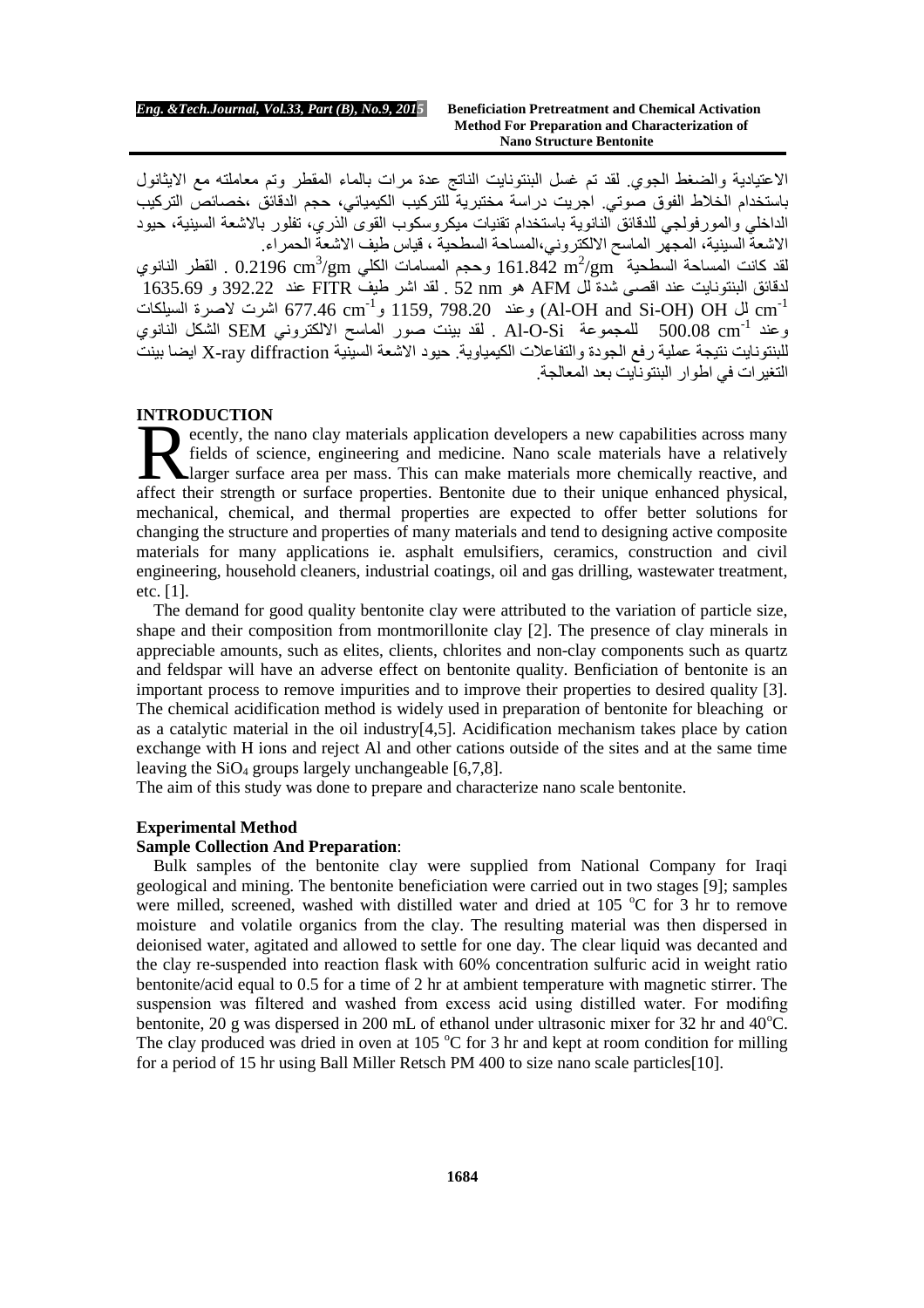# **Chemical Analysis**:

Chemical composition of bentonite was expressed as mass percentages of different components of its total mass. Shimadzu X-ray fluorescence was carried out to determine the chemical analysis. Since the results shown in Table (1).

# **BET Surface Area Analysis**:

The specific surface area of the bentonite particles were analyzed by BET  $N_2$  method using Micomeritics ASAP 2020 analyzer.

### **Scanning Electron Microscopy (SEM):**

The morphology and particle size of the bentonite was examined by using Angstrm Advanced Com scanning electron microscope (SEM). Micrographs were taken at 16 kV with a working distance in range 6.541-6.591 mm.

# **X-ray diffraction (XRD):**

X-ray diffractometry was used to identify crystalline mineral phases of bentonite. Mineralogical composition for bentonite before and after beneficiation pretreatment was determined by X-ray diffraction (XRD) using shimadzu x-ray diffraction with  $CuKa$  radiation  $(λ=1.54060 A).$ 

# **FTIR spectra**

Infrared spectroscopy is a best suitable method for measurement based on the absorption of FTIR in the chemical bonds related to the mineral composition. This method gives some information of the amorphous compounds present [11]. FTIR spectroscopy was used to obtain qualitative group for bentonite. The spectra were recorded on Bruker model working with the requirements of EMC Directive 2004/108/EC and low voltage Directive 2006/95/EC. Figures (4) shows spectra were recorded in the range of 400-4000 cm<sup>-1</sup> with resolution of 4 cm<sup>-1</sup>.

# **RESULTS AND DISCUSSION**

# **Chemical composition**

Bentonite is the one of the smectite group, composed of layers (called 2:1 layer) made up of two silica tetrahedral sheets with a center alumina octahedral sheet [12]. In acid activation, the acid attacked the smectite flakes and releasing octahedral cation such as  $Ca^{2+}$ ,  $Mg^{2+}$ ,  $Fe^{3+}$ ,  $Al^{3+}$ and these cation dissolve in the solution [13, 14]. From table 1, the acid activation induced a significant decreasing of the octahedral cation whereas,  $SiO<sub>4</sub>$  increase after activation.

From Tabel (1), it can be seen that the natural bentonite has a mass ratio  $SiO_2:Al_2O_3 = 3.37$ less than nano bentonite (10.99). The higher percent of  $SiO<sub>2</sub>$  and lower percent of  $Al<sub>2</sub>O<sub>3</sub>$  gives an indication of this sample having less amount of Montmorillonite and may be declared as poor quality Bentonite [15]. The acid activation induced a significant decrease of Fe<sub>2</sub>O<sub>3</sub> content from 6.56 to 5.68%; also the  $SiO_2$ , MgO,  $Al_2O_3$  contents decreased.

| Table 1: Chemical Composition of Natural and Nano Bentonite |      |                 |                                                                  |  |                     |                                            |      |  |  |  |
|-------------------------------------------------------------|------|-----------------|------------------------------------------------------------------|--|---------------------|--------------------------------------------|------|--|--|--|
| material                                                    | MgO  |                 | $SO_3$   Al <sub>2</sub> O <sub>3</sub>   CaO   SiO <sub>2</sub> |  |                     | $\vert$ Fe <sub>2</sub> O <sub>3</sub> LOI |      |  |  |  |
| Natural bentonite   3.81                                    |      |                 | $10.54$   15.21   6.47   51.33   6.56                            |  |                     |                                            | 14.2 |  |  |  |
| Nano bentonite                                              | 2.24 | $0.03 \pm 6.79$ |                                                                  |  | $1.50$ 174.44 15.68 |                                            | 18.9 |  |  |  |

**Table 1: Chemical Composition of Natural and Nano Bentonite**

### **BET analysis**

The surface area and pore volume of natural and nano bentonite are reported in Table (2). The calculated surface area nano bentonite was 161.842  $m^2/gm$ , total pore volume of 0.2196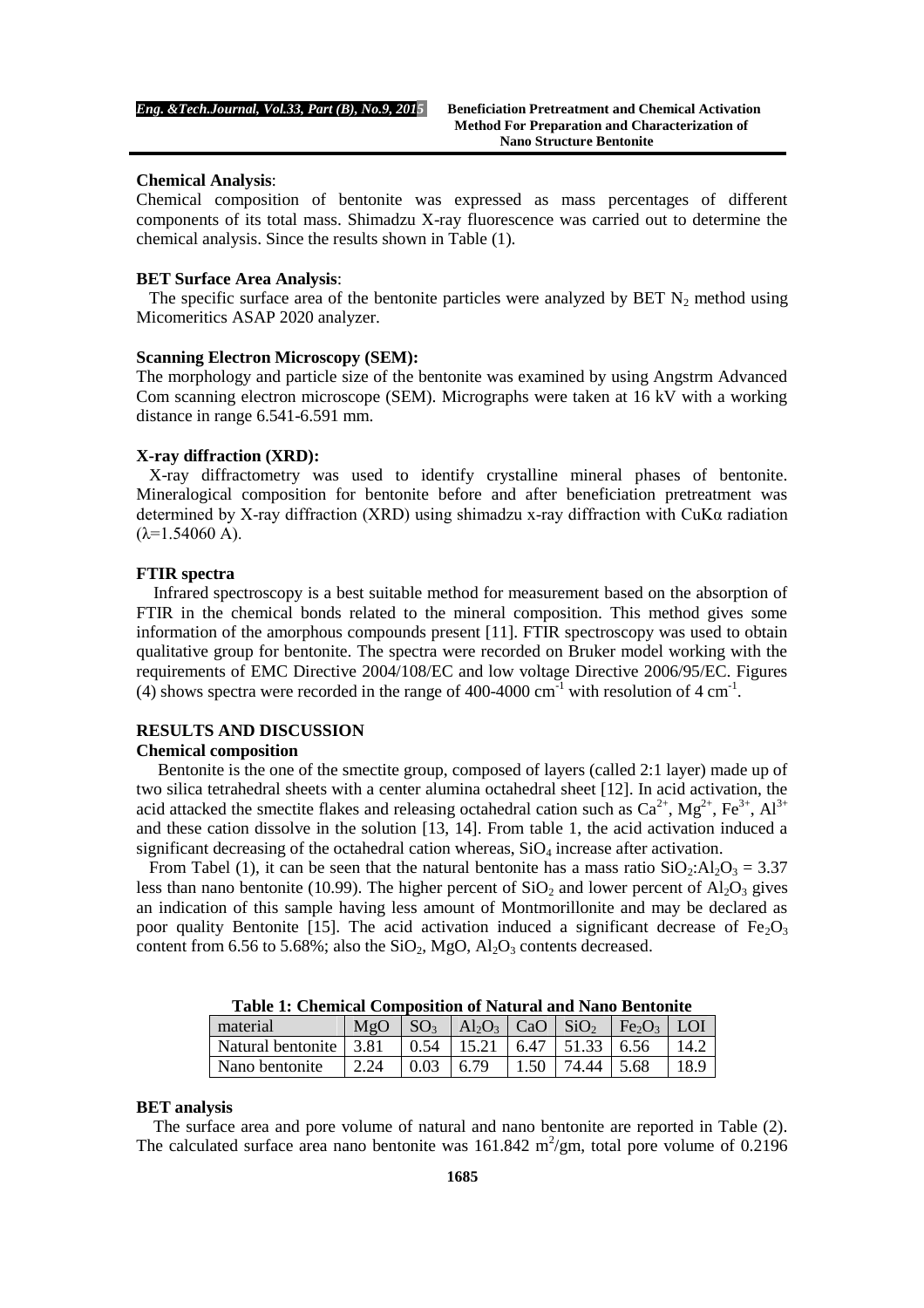$\text{cm}^3/\text{gm}$ . The nanoscale bentonite particle diameter in the range of 52 nm at maximum intensity of AFM as shown in Figure (1). BET analysis shows that the surface area of nano bentonite increased to 161.842 m<sup>2</sup>/gm comparing with that of natural bentonite, 52.2 m<sup>2</sup>/gm. Because of the depletion of the cation from interlayer also, the dissolution of cation such as  $(Ca^{2+}, Mg^{2+},$  $Fe^{3+}$ ,  $Al^{3+}$ ), led to the structural deformation and then increase surface area [13, 14]. Also the pore volume of nano bentonite increased to  $0.2196 \text{ cm}^3/\text{gm}$  comparing with that of natural bentonite,  $0.0593 \text{ cm}^3/\text{gm}$  because of the partial dissolution of exchangeable cation such as  $Ca^{2+}$ ,  $Fe^{3+}$ ,  $Al^{3+}$  from 2:1 layer of the smectite mineral [13]. The high surface area and pore volume arise from the conversion of layer structure to porous product.[16]

|                          |         | abie 2. Suitace Alea "and I off" volume of ivalural and ivano bentom |  |
|--------------------------|---------|----------------------------------------------------------------------|--|
| Material                 |         | Surface area $m^2/GM$   Pore volume cm <sup>3</sup> /GM              |  |
| Natural bentonite 1 52.2 |         | 0.0593                                                               |  |
| Nano bentonite           | 161.842 | 0.2196                                                               |  |

| Table 2: Surface Area and Pore Volume of Natural and Nano Bentonite |  |
|---------------------------------------------------------------------|--|
|---------------------------------------------------------------------|--|

### **Atomic Force Microscopy AFM:**

AFM is one of the important parameter to characterize clay size, and shape of single layer [17,18]. An investigation of three-dimensional structure of nanoscale bentonite by AFM detected differences in their structure. Many layer have an irregular shape. The largest layer in Figure (2) is  $\sim$ 5µm. The highest of the monolayer along a horizontal line in the AFM images are shown in figure (2). Over the length of the line (6.38  $\mu$ m), the top of the magnolia is at ~15 nm and bottoms at  $\sim$ 0 nm. The latter corresponds to the dark spots in the Figure (3), which are a parts of the substrate not being coverd with bentonite layer. While the white particles in the AFM image have a highest of ~175 nm.



**Figure (1) Intensity The Nanoscale Bentonite vs Particles Diameter.**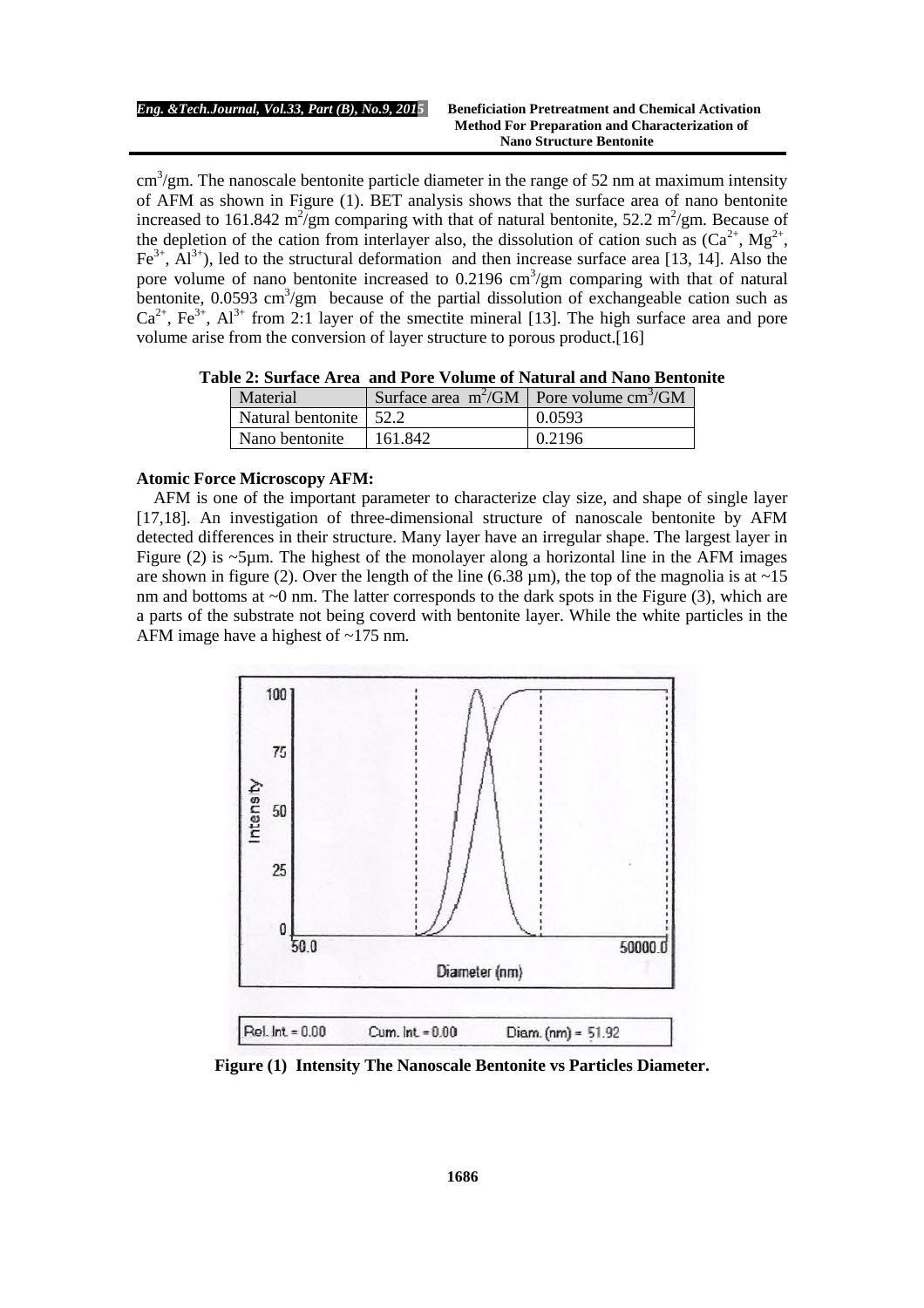

**Figure(2): Topography Section of of Nano Bentonite Use AFM**



**Figure(3): AFM micrograph from the Surface Structure of Nanoscale Bentonite**

# **FTIR Spectrum of Bentonite Clay**

The spectra of the clays were measured in the range of  $650$  to  $4000 \text{ cm}^{-1}$ . Fig.4 is the spectrum of bentonite clay used in this research. The peaks marked are assigned as follows: The peaks at 3392.22 and 1635.69 cm<sup>-1</sup> is attributed to OH stretching (Al-OH and Si-OH) for bentonite respectively[19,20]. The peaks at 1159, 798.20 and  $677.46 \text{cm}^{-1}$  are assigned to characteristic bands of silicates which are mostly related to stretching vibrations of M -O (where  $M = Si$ , Al) [19,21] respectively. The peak at 500.08 cm<sup>-1</sup> is responsible for Al-O-Si group deformation.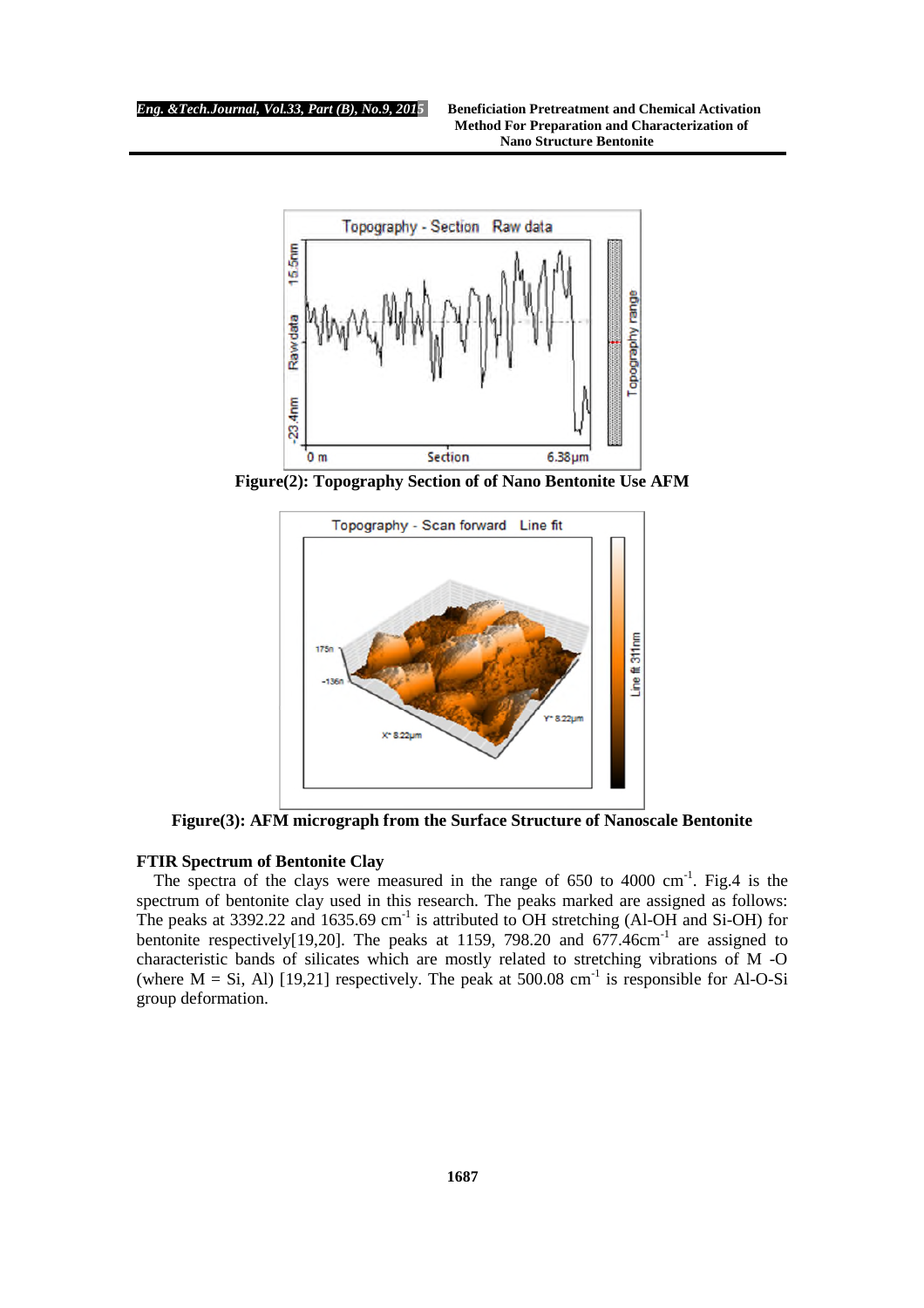

**Figure (4) Spectrum of Bentonite**

# **Scanning Electron Microscopy (SEM)**

Figure (5-8) shows that the comparsion of SEM micrographs which represent the shape and surface morphology of natural and nano bentonite in the range of 10 and 50  $\mu$ m. According to the figures it can be indicates that the micro scale of bentonite particles with irregular clusters and non uniform in nano structure. A high percentage showed semispherical particles appeared to be greater than size. The results show that the most particles size with different form, since micro and nano scale particles due to beneficiation and activation conditions

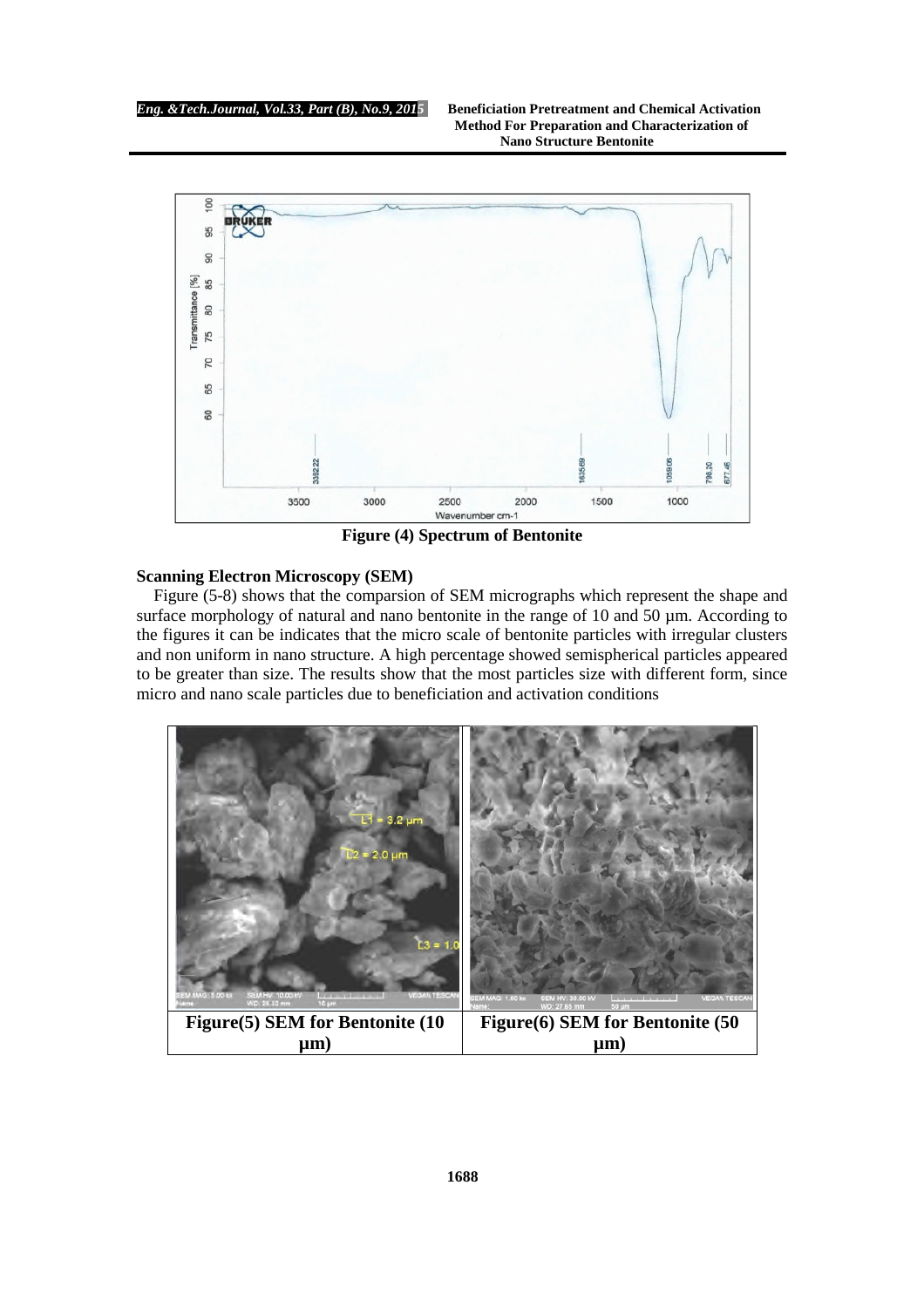

### **X-ray diffraction (XRD)**

The X-ray diffractogram of the natural, untreated bentonite is shown in Figure (9). The reflections observed in 6 Å is a montmorillonite characteristic. Other reflections are observed at 9,11.5, 26.5 and 29.5 Å which correspond to polygarskte, gypsum,quartz and calcite respectively.The qualitative result by XRD of natural bentonite shows that the quartz is the general phase. Figure (10) shows that the X-ray diffraction after acid treatment, which it can be observed that the intensity of the reflections of the characteristic peak of the gypsum and calcite disappeared after acid treatment due to the destruction of the bentonite structure and dissolution of  $Ca^{2+}$  cation [22, 14]. Activation and treatments have a main step in preparation of nano scale crystal materials as catalysts which depending on activated sites, crystalline structure and particle size.



**Figure (9): X-Ray Diffractogram of The Natural, Untreated Bentonite**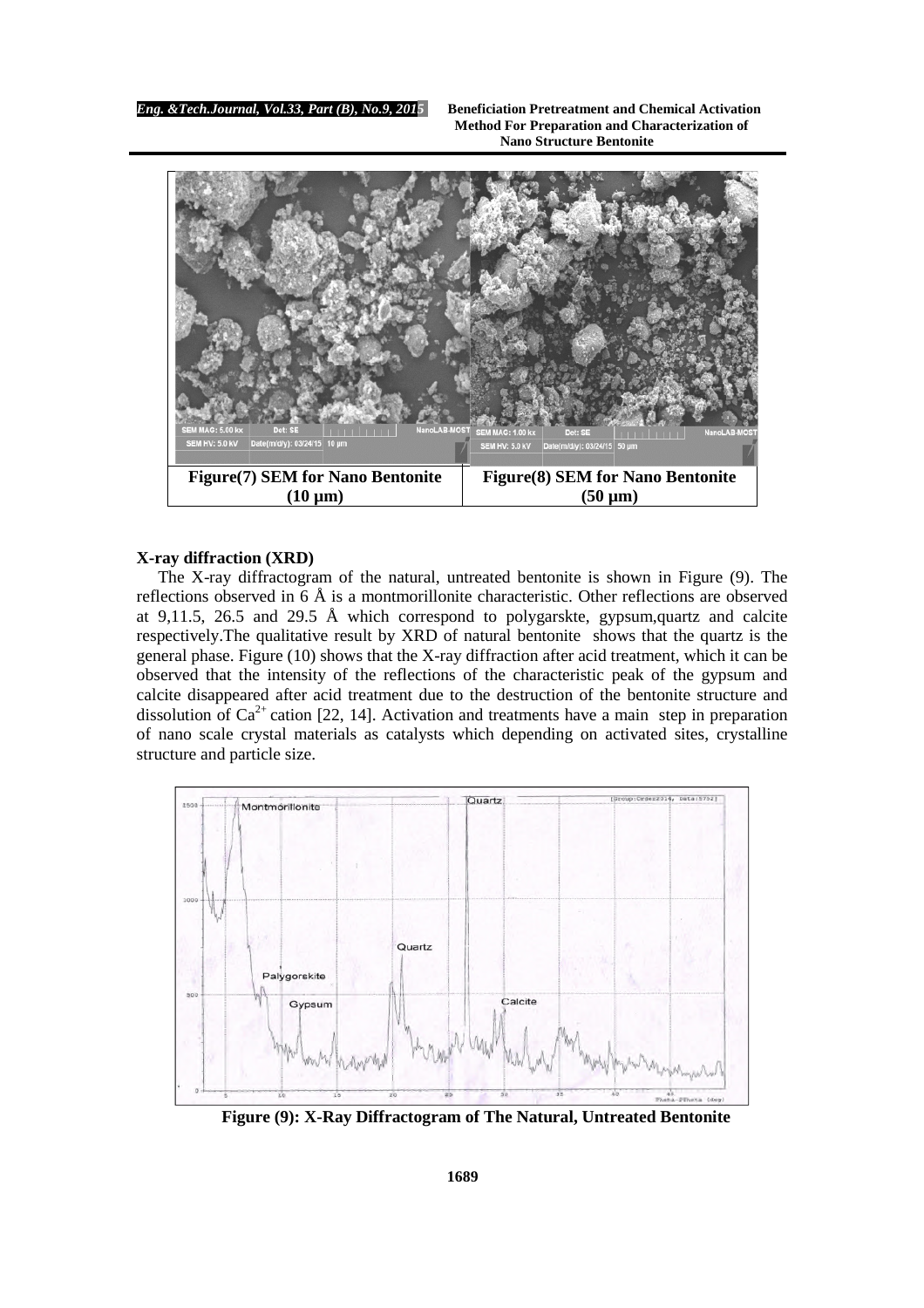

**Figure (10): X-ray Diffractogram of The Natural, Treated Bentonite**

## **CONCLUSIONS**

In the present work it was prepare nano scale bentonite from Iraqi natural bentonite. The nano structure were characterized with modern analytical equipment. The nano bentonite has a mass ratio  $SiO_2$ : $Al_2O_3 = 2.32$  less than natural bentonite (10.99). The calculated surface area for nano bentonite was 161.842 m<sup>2</sup>/gm and total pore volume of 0.2196 cm<sup>3</sup>/gm. The nanoscale bentonite particle diameter in the range of 52 nm at maximum intensity of AFM.

AFM revealed differences in their structure, indicated that the nanoscale surface was increased because of the nano particles size decrease, quantity increase, and random distribution.

The FITR spectra of the clays were measured in the range of  $650$  to  $4000 \text{ cm}^{-1}$  assigned peaks; at 3392.22 and 1635.69 cm<sup>-1</sup> is attributed to OH stretching (Al-OH and Si-OH) for bentonite, at 1159, 798.20 and 677.46cm<sup>-1</sup> are assigned to characteristic bands of silicates; and peak at  $500.08$  cm<sup>-1</sup> is responsible for Al-O-Si group deformation

SEM analysis indicates the micro scale of particles with irregular clusters and non-uniform in nano structure, since these micro and nano scale particles due to beneficiation and activation conditions.

The X-ray diffractogram of the natural, untreated bentonite observed in  $6 \text{ Å}$  is a montmorillonite characteristic, and at 9, 11.5, 26.5 and 29.5 Å correspond to polygarskte, gypsum, quartz and calcite respectively. The X-ray diffraction after activation observed that the intensity of the reflections of the characteristic peak of the gypsum and calcite belonging to the other minerals changes due to destruction of the structure in the bentonite phases.

### **Acknowledgment**

Financial support from Ministry of Industry and Minerals, Chemical And Petrochemical Research Center in Baghdad, Iraq is gratefully appreciated.

# **REFERENCES:**

[1].http://www.bentonite.it/bentonite-applications.php

[2].Brigatti F., Galan E. , Theng B.K.G. "Structures And Mineralogy Of Clay Minerals", F. Bergaya, B.K.G. Theng, G. Lagaly (Eds.), Handbook of Clay Science, Elsevier, Amsterdam, pp. 19–86, (2006)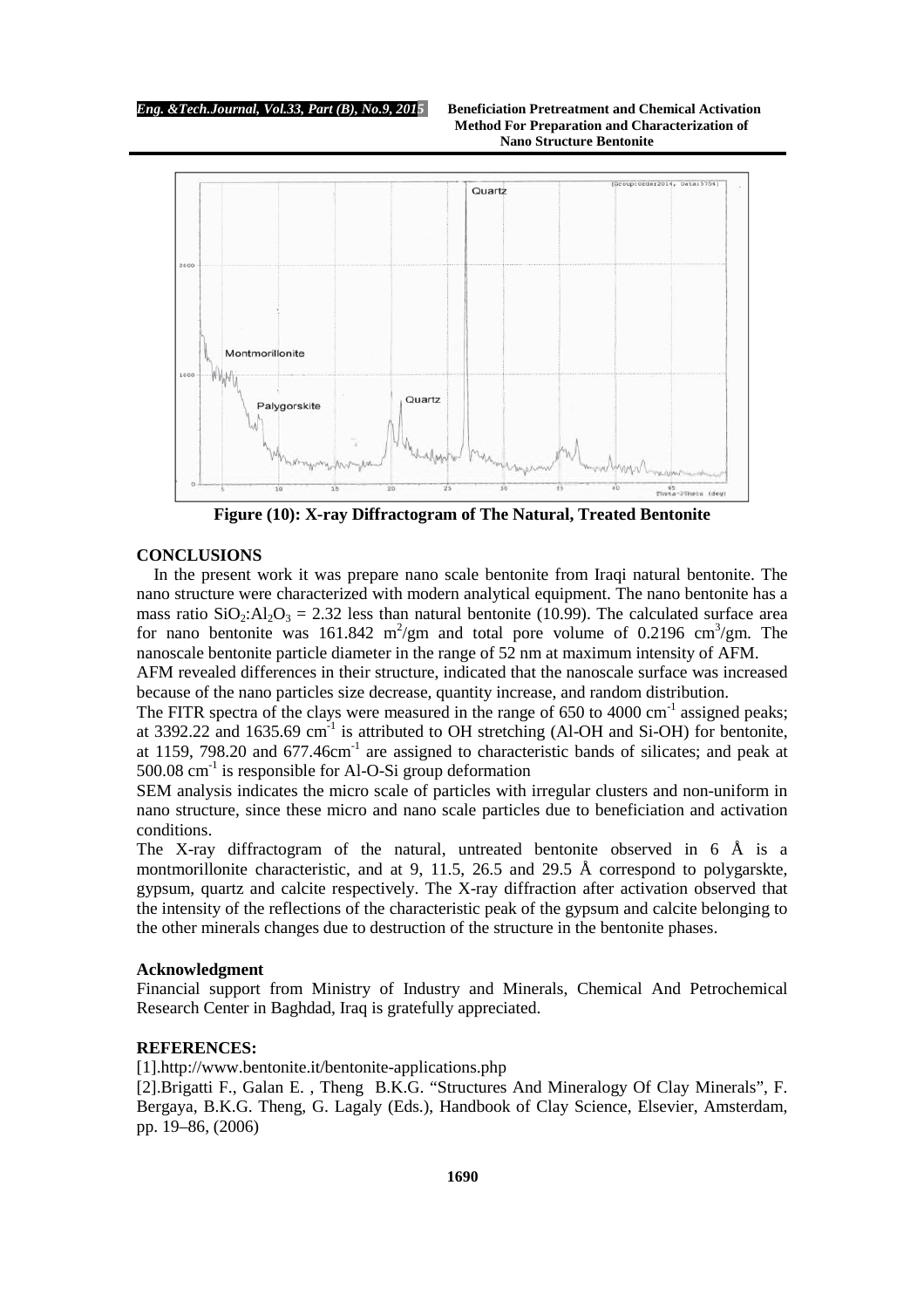[3].James O. O., M. Adediran Mesubi, F. A. Adekola, E. O. Odebunmi, And J. I. D.Adekeye," Beneficiation And Characterisation Of A Bentonite From North-Eastern Nigeria", Journal of the North Carolina Academy of Science, Vol. 124, No. 4, pp. 154–158, (2008).

[4].Kogler, H. P. "Preparation And Experiment Of Bleaching Earths And Their Application In The Oil And Fat Industry", Fette Seifen Anstrichm. Vol 65, pp 834–838, (1963).

[5].Komadel, P., Schmidt D., Madejova J.,Cicel B. "Alteration Of Smectites By Treatments With Hydrochloric Acid And Sodium Carbonate Solutions", Applied Clay Sci., Vol 5, No 2, pp 113–122 ,(1990)..

[6].Theocharis, C. R., Jacob K. J., Gray A. C." Enhancement of Lewis Acidity in Layer Aluminasilicates". J. Chem. Soc. Faraday Trans. 84, No 5, 1509–1516, (1988).

[7].Ravichandran, J., Sivasankar B.,"Properties and Catalytic Activity of Acid-Modified Montmorillonite and Vermiculite", Clays Clay Miner. Vol 45, No 6, pp 854–858 (1997)

[8].Gates, W. P., Anderson J. S., Raven M. D., Churchman G. J. "Mineralogy of a Bentonite from Miles, Queensland, Australia and characterization of its acid activation products". Applied Clay Sci. Vol. 20, No.(4–5), pp189–197, (2002).

[9].Kutlić A., Bedeković G., Sobota I.,"Bentonite Processing", Rudarsko-Geološko-Naftni Zbornik, Vol. 24, Str. 61-65, Zagreb, (2012).

[10].Sadegh H., Amir S., Majid T.," Experimental Study Of Ball Milling Effect On The Structureal Properties And Bleaching Performance Of Bentonite", Nashrieh Shimi Va Mohandesi Shimi Iran, Vol 32, No1 (67); pp 35-45,(2013)

[11].Ahonen L., Korkeakoski P., Tiljander M., Kivikoski H., Laaksonen R. "Quality Assurance of the Bentonite Material", Geological Survey of Finland (GTK) ,Working Report 2008-33, May (2008).

[12].Francisco R. Valenzuela Díaz And Pérsio De Souza Santos, ''Studies On The Acid Activation of Brazilian Smectitic Clays'', Quim. Nova*,* Vol. 24, No. 3, pp.345-353,(2001).

[13].Huelya Noyan, Mueserref Oenal, Yüksel Sarıkaya," The effect of sulphuric acid activation on the crystallinity, surface area, porosity, surface acidity, and bleaching power of a bentonite'' Food chemistry, 105, pp.156-163,(2007)

[14].Kashani Motlagh M. M., Amiri Rigi Z., Yuzbashi A. A.,''To evaluate an acid activated bentonite from khorasan for use as bleaching clay'', international journal of engineering science, vol.19, no.5-2, pp 83-87,(2009).

[15].Gupta A., Amitabh V., Kumari B., Mishra B., "XRF Studies for Chemical Composition and Molecular Formula of Jharkhand Bentonite", IOSR Journal of Applied Chemistry (IOSR-JAC) Vol 4, No 4, pp 42-46, (2013).

[16].Salem S., Salem A., Babaei A. A., "Preparation And Characterization Of Nano Porous Bentonite For Regeneration Of Semi-Treated Waste Engine Oil, Applied aspects for enhanced recovery", Chemical Engineering Journal**,** Vol 260, 15, pp 368–376, (2015).

[16].Tama S., Jun W., Alexander V., Chris Van H., Imre D., Robert A. S., "Afm Study Of Smectites In Hybrid Langmuir-Blodgett Films: Saponite, Wyoming Bentonite, Hectorite, And Laponite",Clays And Clay Minerals, Vol. 57, No. 6, pp513–521, (2009).

[17].Ezhkova A. M., Yapparov A. Kh., Ezhkov V. O., Yapparov I. A., Sharonova N. L., Degtyareva I. A., Khisamutdinov N. Sh., Bikkinina L. M. Kh.," Fabrication Of Nanoscale Bentonite, Study Of Its Structure And Toxic Properties, And Determination Of Safe Doses",Nanotechnologies in Russia, Vol 10,No.1-2, pp 120-127, (2015)

[18].Hubicki, Z., Zieba, E., Wojak, G., Ryczkowski, J. "FTIR/PAS and SEM, EDX studies on Aluminosilicates Modified by Cs(I) the (IV) and U (VI)", Journal of Optical and Acoustical Methods in Science and Technology Vol 116, No 3,pp313-314(2009).